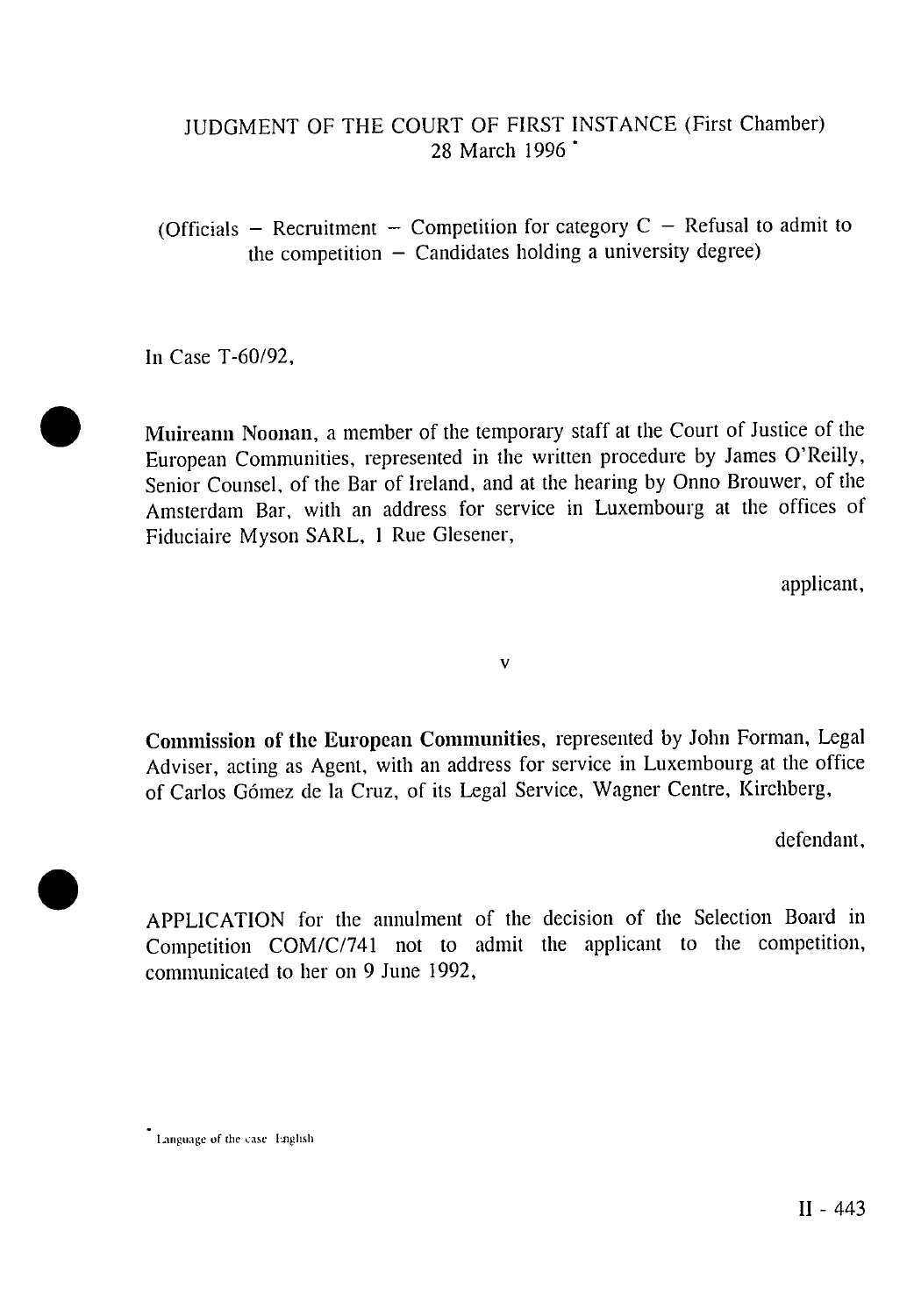### THE COURT OF FIRST INSTANCE OF THE EUROPEAN COMMUNITIES (First Chamber),

composed of: A. Saggio, President, V. Tiili and R.M. Moura Ramos, Judges,

Registrar: H. Jung,

having regard to the written procedure and further to the hearing on 7 February 1996,

gives the following

### **Judgment**

### **Facts and procedure**

- 1 The applicant, a member of the temporary staff of the Court of Justice of the European Communities, applied to take part in Open Competition COM/C/741, which was organized by the Commission of the European Communities in order to constitute a reserve of English-language typists (C5/C4) (OJ 1991 C 333A, p. 11).
- 2 By letter dated 9 June 1992 (Annex C to the application) she was informed of the Selection Board's decision to reject her application in accordance with point II (Eligibility for Admission to the Competition) B (Special Conditions) 2 (Certificates and Diplomas required) of the competition notice on the ground that she had completed a university course and obtained an honours degree in French and Italian literature at University College, Dublin.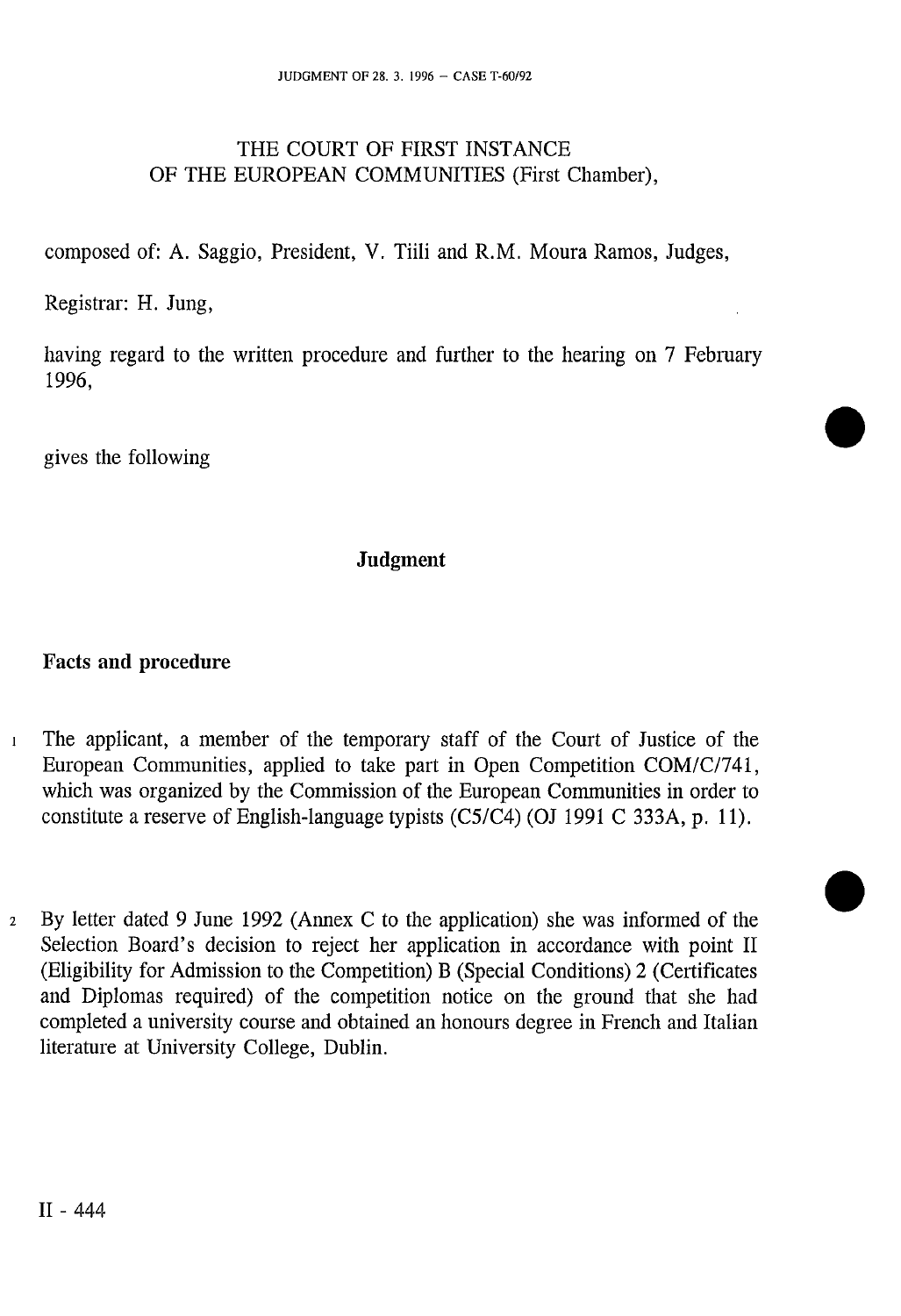<sup>3</sup> The abovementioned provisions in the competition notice were worded as follows:

'The following are not eligible, under penalty of exclusion from the competition and/or subsequent disciplinary measures under the Staff Regulations:

- (i) candidates with a degree or diploma qualifying them to enter an A or LA competition (see table attached to the Guide);
- (ii) candidates who are in the final year of such a course.'

As regards degrees and diplomas awarded in Ireland, the abovementioned table attached to the Guide to Candidates Taking Part in Interinstitutional Competitions or in Open Competitions Organized by the Commission (hereinafter 'the Guide') which was also published in the *Official Joumal of the European Communities* 1991 C 333A, just before the competition notice in question, required a university degree for admission to A and LA competitions.

- 4 It was in those circumstances that, by application lodged at the Registry of the Court of First Instance on 21 August 1992, the applicant sought the annulment of the decision of the Selection Board not to admit her to the competition. She claimed that the abovementioned provisions in the notice of competition on which the decision not to admit her to the competition was based were unlawful.
- 5 On 23 December 1992 the Commission raised an objection on the admissibility of the action based on the argument that in an action challenging a decision of a Selection Board for a competition an official may not rely on irregularities in the competition notice if he has not challenged in good time the provisions of the notice which, in his view, adversely affect him.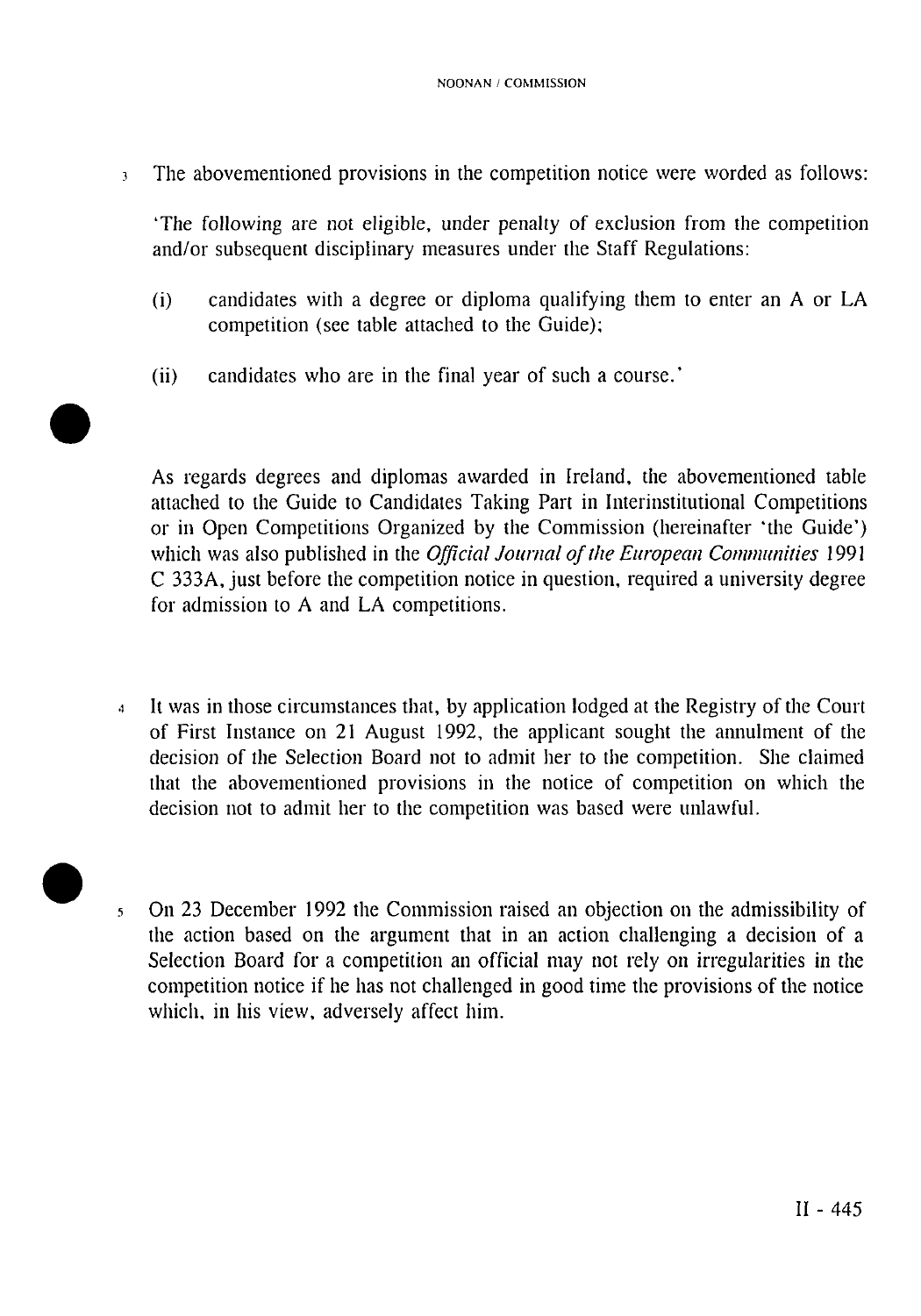- 6 By judgment of 16 September 1993 in Case T-60/92 *Noonan* v *Commission* ([1993] ECR II-911) the Court of First Instance (Fourth Chamber) dismissed the objection and declared the application admissible in its entirety.
- 7 The appeal against that judgment lodged by the Commission on 19 November 1993 was dismissed by judgment of the Court of Justice of 11 August 1995 in Case C-448/93 P *Commission* v *Noonan* ([1995] ECR I-2321).
- 8 During the appeal the written procedure before the Court of First Instance continued; it was closed on 30 September 1994. After hearing the report of the Judge-Rapporteur, the Court of First Instance (First Chamber) opened the oral procedure without any preparatory inquiry. The parties presented oral argument and their replies to the questions put by the Court of First Instance at the hearing on 7 February 1996. At the end of the hearing the President declared the oral procedure closed.

# Forms of order sought

- 9 The applicant claims that the Court of First Instance should:
	- annul the Commission's Decision of 9 June 1992 rejecting her application to take part in Open Competition COM/C/741;
	- order the defendant to pay the costs.

The defendant contends that the Court of First Instance should:

- reject the application;
- order the applicant to pay the costs.

II - 446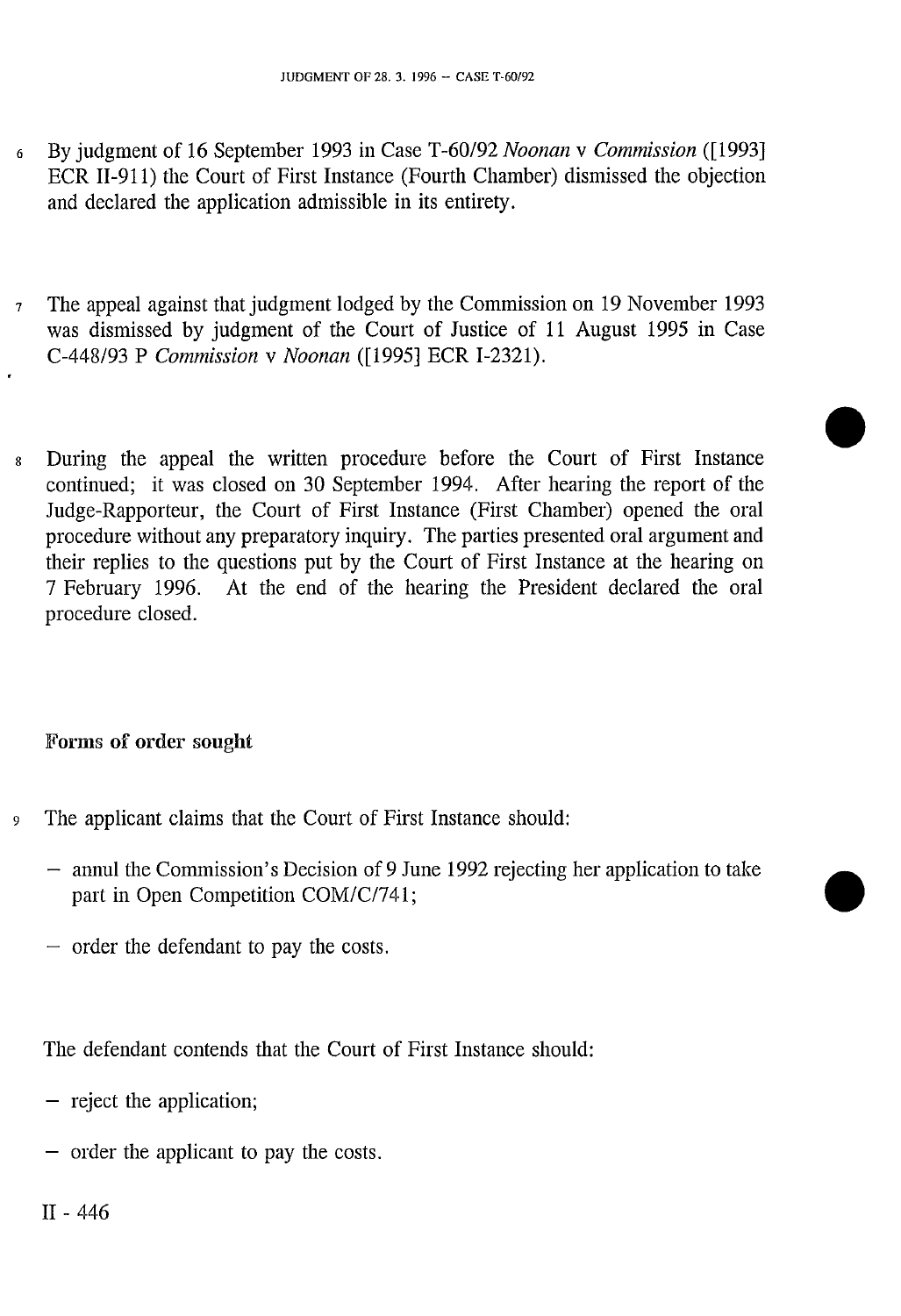### Substance

- 10 In support of her action and in order to demonstrate the unlawfulness of the provisions in the competition notice on which the decision not to admit her to the competition was based the applicant relies on five pleas: breach of Articles 27(1) and 5(1) of the Staff Regulations of Officials of the European Communities ('the Staff Regulations'), breach of Article 1(1) of Annex III to the Staff Regulations, and failure to have regard for the principle of equal treatment and the freedom to pursue trade or professional activities.
- $11$  The Court considers that the arguments concerning the first four pleas should be examined together; those pleas are set out below in the order followed by the parties.

#### *Summary of the parties' arguments*

Breach of Article 27(1) of the Staff Regulations

12 The applicant argues that notwithstanding the wide discretion enjoyed by the appointing authority in deciding what qualifications are required for the posts to be filled, the rule excluding candidates with degrees qualifying them to enter A or LA competitions (or candidates in the final year of a degree course) is incompatible with Article 27 of the Staff Regulations. It has no bearing on the ability of such candidates to carry out the duties corresponding to the relevant category (see the judgment of the Court of First Instance in Case T-56/89 *Bataille and Others* v *Parliament* [1990] ECR II-597, paragraph 48), in this case category C, which is for staff engaged in clerical duties requiring secondary education or equivalent professional experience (Article 5(1), fourth paragraph, of the Staff Regulations). In particular, an individual's ability to carry out certain tasks cannot be impaired by reason of the fact that she has acquired qualifications or experience additional to and independent of those demanded for those tasks.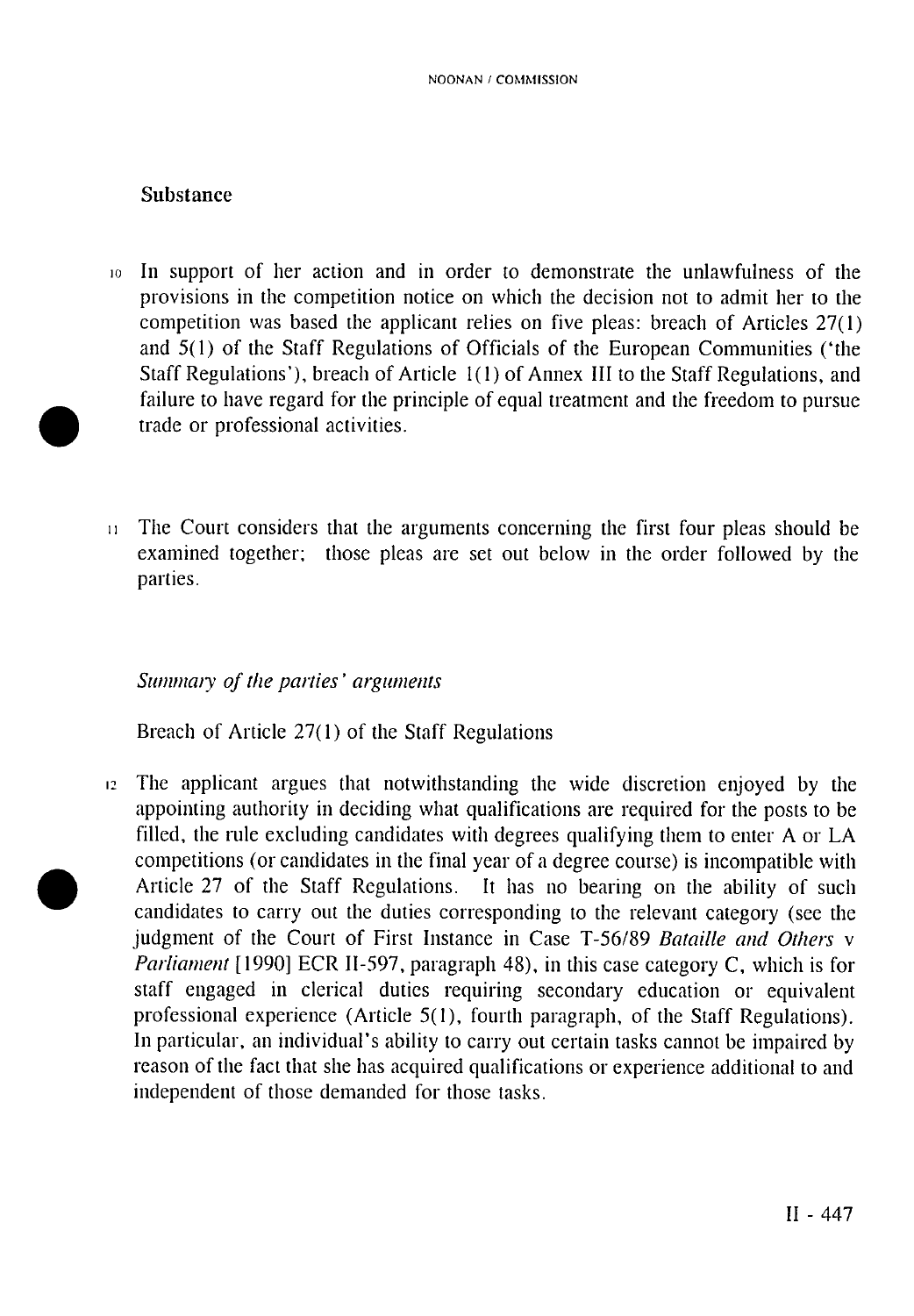- 13 In this case, the applicant points out that in any event the fact that she has a university degree has no bearing on her ability to carry out her duties as a category C official because she has been working as a typist in the Court of Justice for a considerable time. Consequently, by taking that degree into account when considering her application the defendant was manifestly in breach of Article 27 of the Staff Regulations.
- 14 The Commission argues that admitting university-educated applicants to category C competitions would have a number of negative effects on the efficient management of the secretarial services (see paragraphs 16, 18 and 20 below). In view of those effects and the Commission's wide discretion in laying down the recruitment criteria it considers that it may exclude that category of candidates from such competitions without thereby breaching Article 27 of the Staff Regulations. However, it concedes that that may not necessarily be so in other institutions, where their structure and the number of category C employees may justify a policy different to that followed by the Commission.
- 15 The applicant makes the general point that the arguments pertaining to the efficient management of its services relied on by the Commission have no basis in actual experience. In any event, the European Parliament, the Court of Justice and the Court of Auditors do not share the Commission's policy as expressed in the contested provisions of the competition notice.
- 16 The first argument put forward by the Commission regarding the requirements of good administration is that admitting candidates with university qualifications, who can express themselves more fluently than other candidates, would reduce the prospects of the latter or would even have the effect of eliminating them all, despite the fact that they are able to meet all the Commission's requirements as regards the relevant duties. In any event, the fact that at a particular moment there may be a surplus of 'over-qualified' applicants cannot affect the validity of that argument.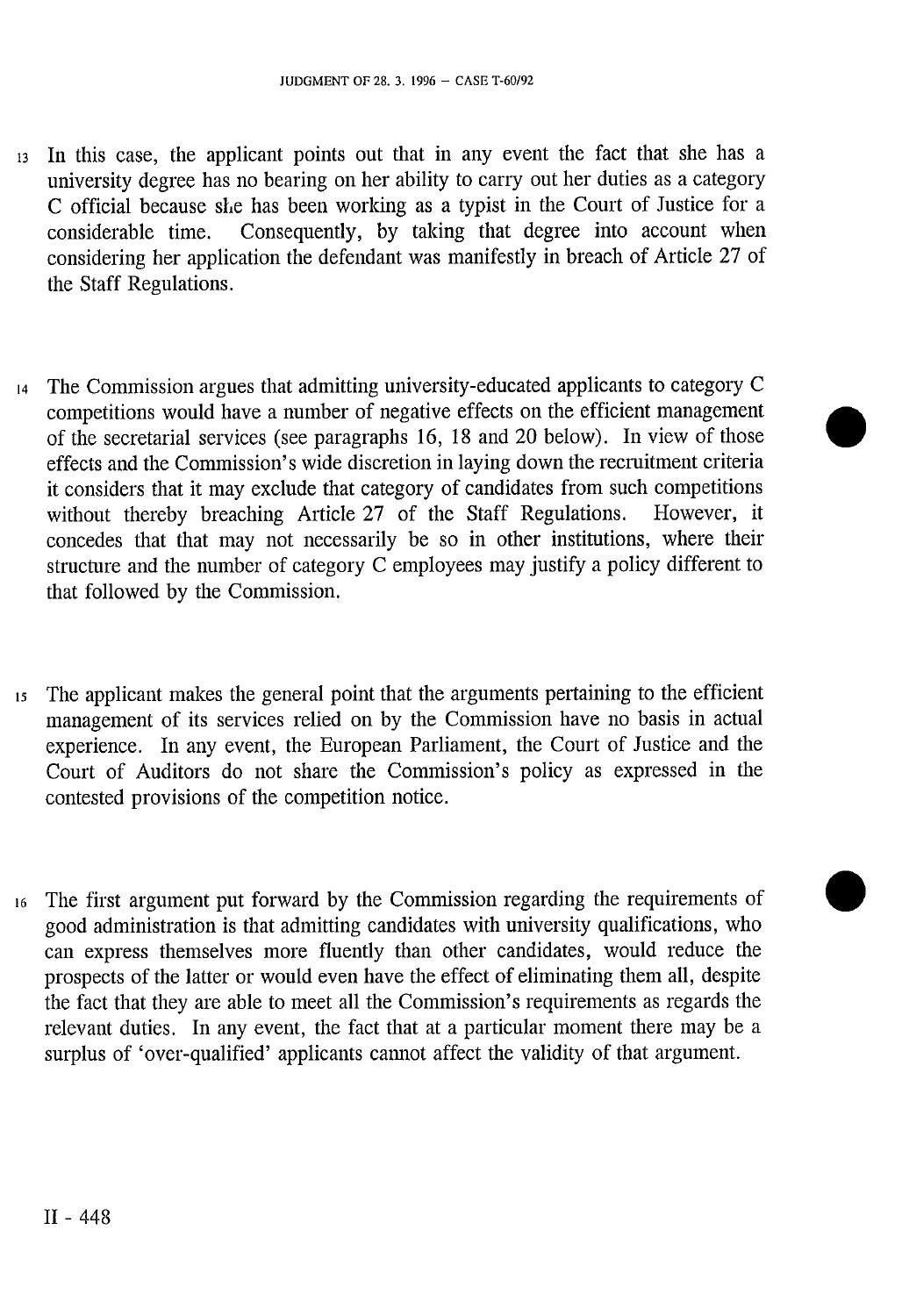- $17$  Neither the entry requirements for the competition nor the nature of the tests to be passed supports the existence of the risk alleged by the Commission.
- 18 Secondly, the Commission considers that precisely because of their university education such officials, once recruited in category C, might sooner or later become frustrated with having to perform on a daily basis the duties attaching to that category and for which they were employed. That might have a negative effect on their own work, on that of their colleagues in category C who did not have a university qualification and, generally, on the working atmosphere in their unit. Thus, in a study made by the Commission in 1992 (doc. IX/621/92, entitled 'Secretarial Staff at the Commission' and annexed to the rejoinder) on the situation of secretaries in the Commission, which has not changed since then, it is pointed out that secretaries recruited under the Staff Regulations, who are highly qualified as a result of the very stringent nature of the competitions, feel a sense of frustration because due to their place in the work and structure of the Commission their duties (typing and relatively simple tasks) do not in themselves require such a high standard. That frustration may lead rapidly to demotivation, so that they seek to leave traditional secretarial work and take on duties where they will enjoy greater responsibility and freedom of action. In that context the Commission points out that only a very few officials are promoted each year to category B following an internal competition. All those difficulties regarding the 'frustration' and 'demotivation' of category C staff would be aggravated if university-educated applicants were admitted to competitions for that category. The applicant has not shown how, other than by the means she challenges in this case, it would be possible to exclude persons liable to become disenchanted subsequently with their work.
- 19 The applicant replies that it has not been shown that university-educated category C officials are more prone to frustration than their colleagues without degrees. Frustration being a personal sentiment, it is necessary to consider the personality, character and background of each candidate and, more generally, the importance they attach to their degrees as regards career prospects or their activities and concerns outside work. One must distinguish between degrees regarded as a means of broadening general education and those which lead to a professional qualification. Moreover, there may be a personal preference for work in an international or multilingual context rather than a post, even of a higher level, in the Member State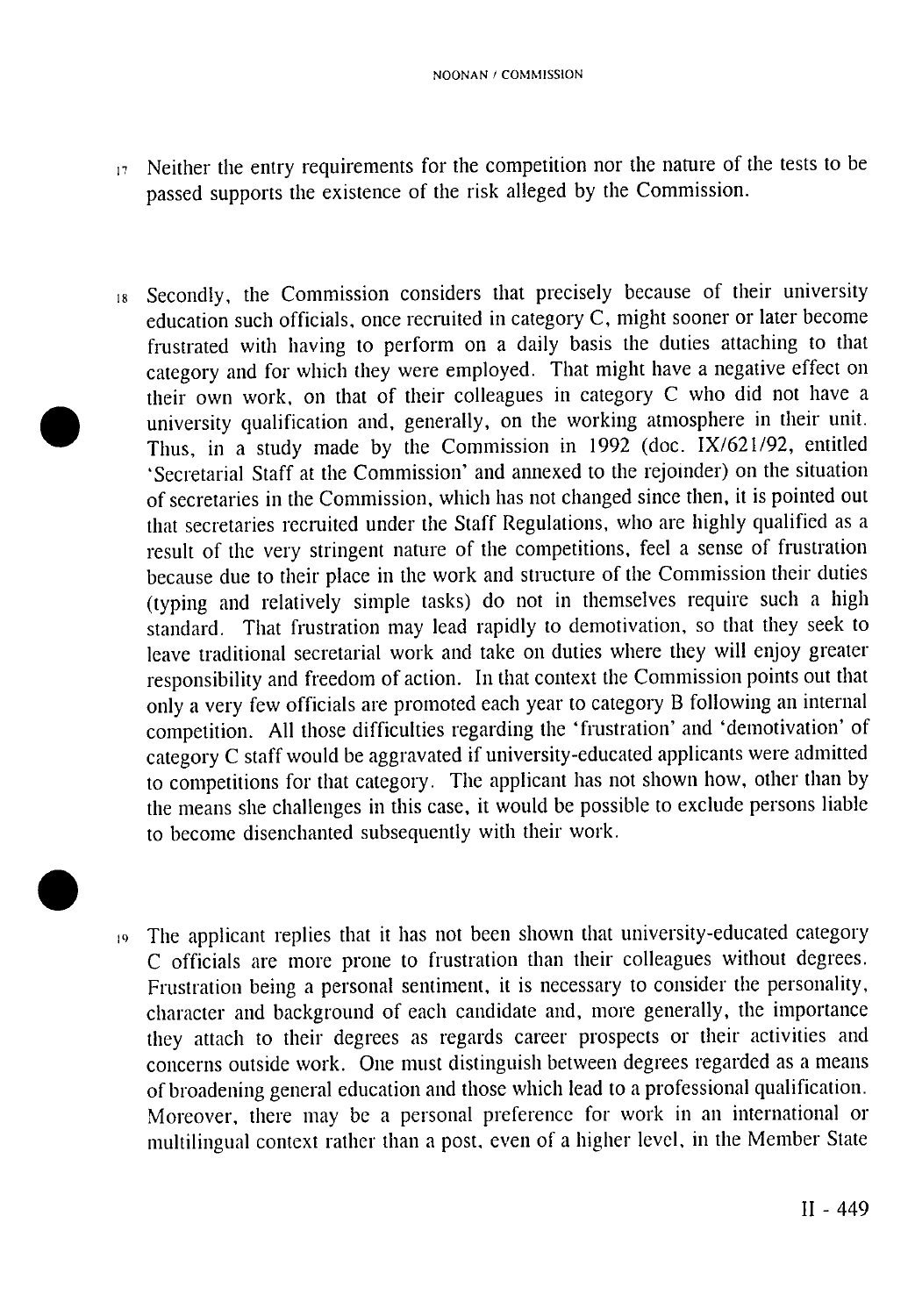of origin, particularly in the case of a peripheral Member State. Allowance must also be made for the different conditions obtaining in the Member States as regards the availability of employment, the status attaching to different jobs and the cost of labour. All those factors may be examined in the context of the interview provided for in the relevant competition notice or by means of the additional tests which the institution is free to arrange.

- 20 Thirdly, the Commission points out how damaging it would be to the career prospects of other officials in category C to recruit candidates with university qualifications. In the first place, as regards the (ever-decreasing) possibility of passing an internal competition for promotion to category B, the latter applicants would have better chances than, and even an 'unfair' advantage over, their colleagues, the qualification embodied in a degree being easier to judge, because of its objective nature, than experience gained in the service, the assessment of which necessarily involves subjective elements. The Commission recruits staff into category C so that they may carry out the duties attaching to that category throughout their career, not in order that they may take up such duties with a view to gaining access to posts better suited to their qualifications. A similar advantage might arise, for much the same reasons, in the case of promotions within category C. The Commission is concerned to ensure that staff in that category have fair prospects of promotion.
- 21 As regards the 'unfair' advantage which the Commission claims university-educated category C officials would enjoy in internal category B competitions, the applicant points out that such an 'unfair' advantage could only be present if in such competitions the Commission itself, wrongly, gave priority to qualifications over experience acquired in the service. At the hearing she added that it is for the Commission to determine fair criteria for promotion of category C officials. It is not obliged to give priority systematically to graduates.

Breach of Article 5(1) of the Staff Regulations

22 The applicant submits that the institution has a duty to ensure that the requirements which must be satisfied for admission to an open competition show a link with the

II - 450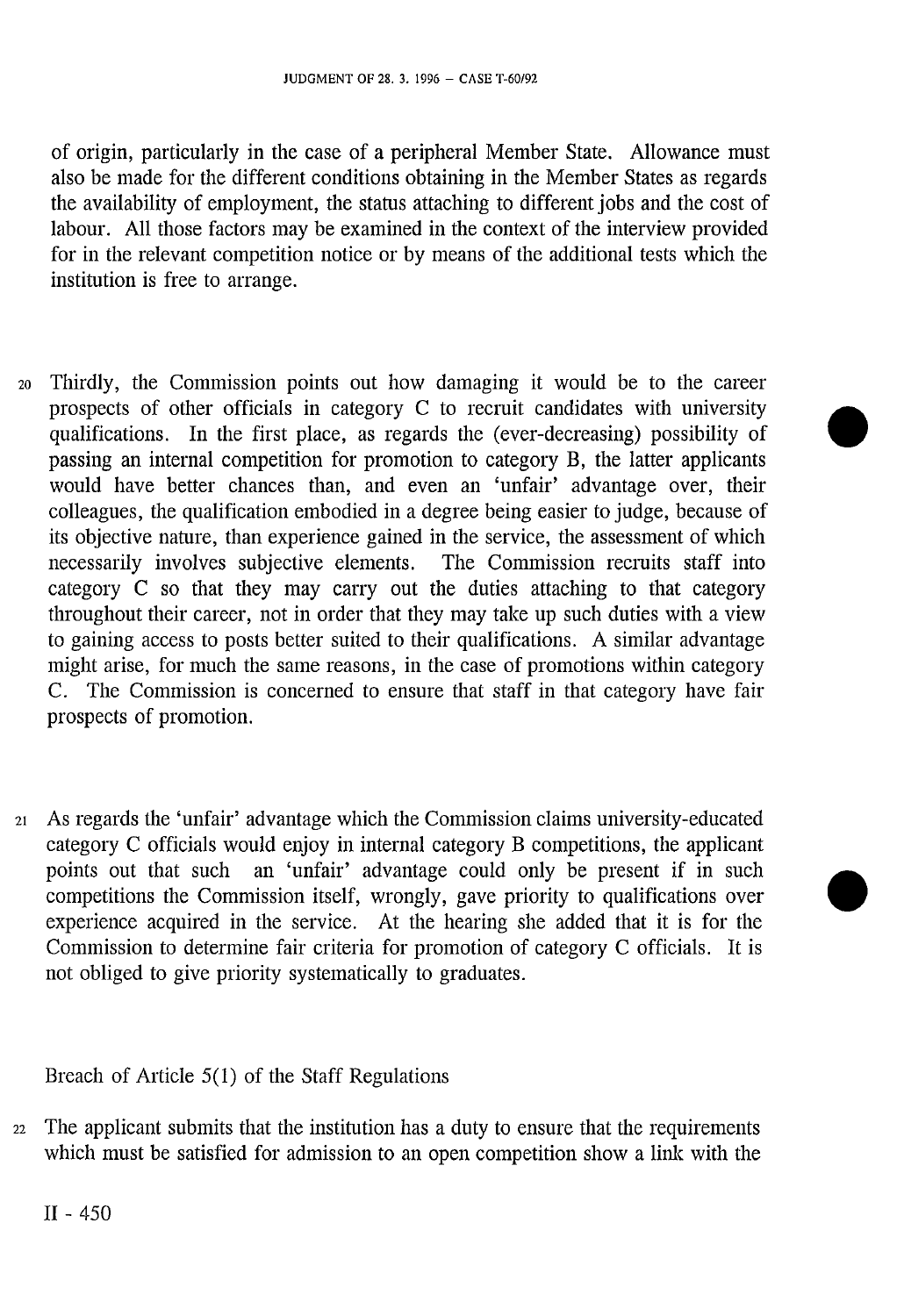duties which the successful candidates may be asked to perform. The reasoning which led the Court of First Instance to hold that 'experience' for the purposes of Article 5(1) must be interpreted in the light of the aims of the competition (judgment of the Court of First Instance in Case T-50/89 *Sparr* v *Commission* [1990] ECR II-207, paragraph 18) applies *mutatis mutandis* to the qualifications candidates must have (judgment of the Court of Justice in Case 181/87 *Agazzi Léonard* v *Commission* [1988] ECR 3823, paragraph 27).

23 The Commission submits that Article 5 divides the staff into four distinct categories: category C follows categories A and B and each category has its own specific requirements as to qualifications. In the case of category C posts there is a close link between the qualifications demanded of candidates and their obligation, once recruited, to perform the tasks in question. Consequently, the Commission is entitled to, and indeed must, exclude from category C competitions applicants eligible to apply for L or LA posts. At the hearing, the Commission added that Article 5, which appears among the 'General Provisions' of the Staff Regulations, does not merely lay down minimum education requirements but excludes graduates from participating in competitions for that category. That reflects the Commission's need for a very clearly defined staff structure.

Breach of Article 1(1) of Annex III to the Staff Regulations

24 The applicant interprets Article 1(1) of Annex III to the Staff Regulations as meaning that the validity of the conditions for admission to a competition must be determined in the light of either that provision or the rules contained in the Staff Regulations (judgment in *Bataille and Others,* cited above, paragraphs 45 and 46). There is nothing in Article 1(1) justifying the exclusion from the competition of candidates with qualifications unconnected with the performance of the duties attached to the post to be filled. Article  $1(1)(d)$ , in particular, refers only to the diplomas required for the post to be filled. There is also nothing in the Staff Regulations to justify such an exclusion. Since the disputed condition is therefore not covered by the discretionary power conferred by Article 1 of Annex III, the only one enjoyed by the defendant, its objections regarding the suitability of candidates affected by that condition but who meet the requirements set out in paragraph (d)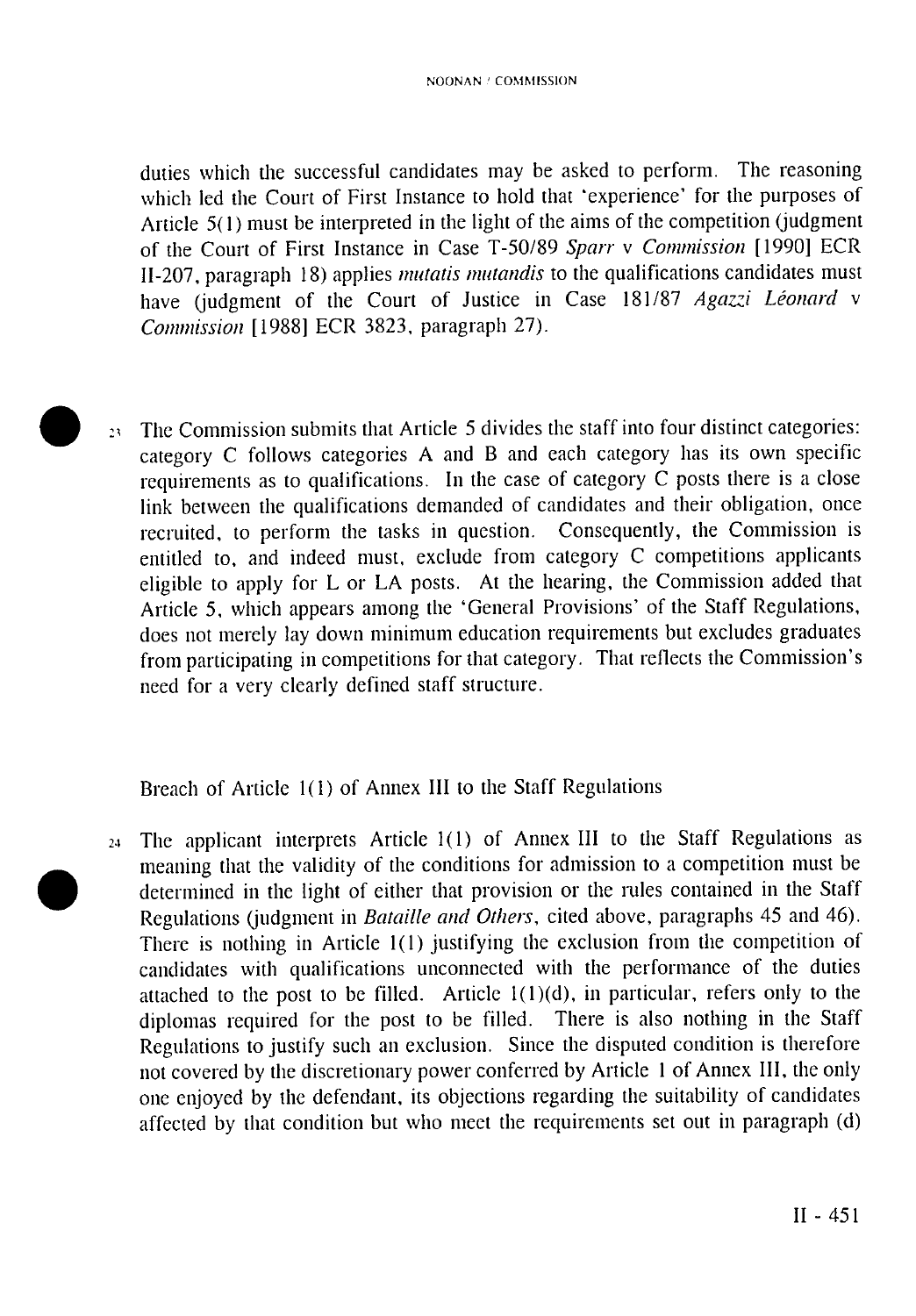of that provision cannot be upheld (judgment in *Bataille and Others,* cited above, paragraphs 59 and 60).

 $25$  The Commission contends that Article 1(1)(d), interpreted in the light of Article 5 of the Staff Regulations and the requirement that each institution must be equipped with the staff best capable of performing the duties attaching to category C, makes a specific link between the diplomas and other evidence of formal qualifications or the degree of experience required, on the one hand, and the post to be filled, on the other. The ongoing nature of the job determines what qualifications or experience are required as well as the qualifications (or experience) which result in ineligibility.

Breach of the principle of equal treatment

- 26 The applicant submits that the principle of equal treatment, which is of fundamental importance in European Civil Service law, as confirmed by Article 5(3) of the Staff Regulations, requires that similar situations shall not be treated differently unless that difference in treatment is justified by the existence of substantial objective differences (judgments of the Court of Justice in Joined Cases 17/61 and 20/61 *Klöckner-Werke and Hoesch* v *High Authority* [1962] ECR 325, at page 345, and Case 215/85 *BALM* v *Raiffeisen Hauptgenossenschafl* [1987] ECR 1279, paragraph 23). In deciding whether such objective differences exist, regard must be had, according to the applicant, to the aims which the institution may lawfully pursue in the area at issue (judgment of the Court of Justice in Case 250/83 *Finsider*  v *Commission* [1985] ECR 131, paragraph 8).
- $27$  In the light of those criteria, the applicant concludes that the contested requirement is incompatible with the principle of equal treatment. Apart from the fact that the candidates affected by that condition hold a university degree, they are in the same situation as all the other candidates who meet the requirements which may be imposed on them in accordance with Article 1(1) of Annex III to the Staff Regulations. However, the difference in the treatment accorded to them compared with that given to the other candidates, including those who have attended university without graduating, is not justified by the existence of objective differences.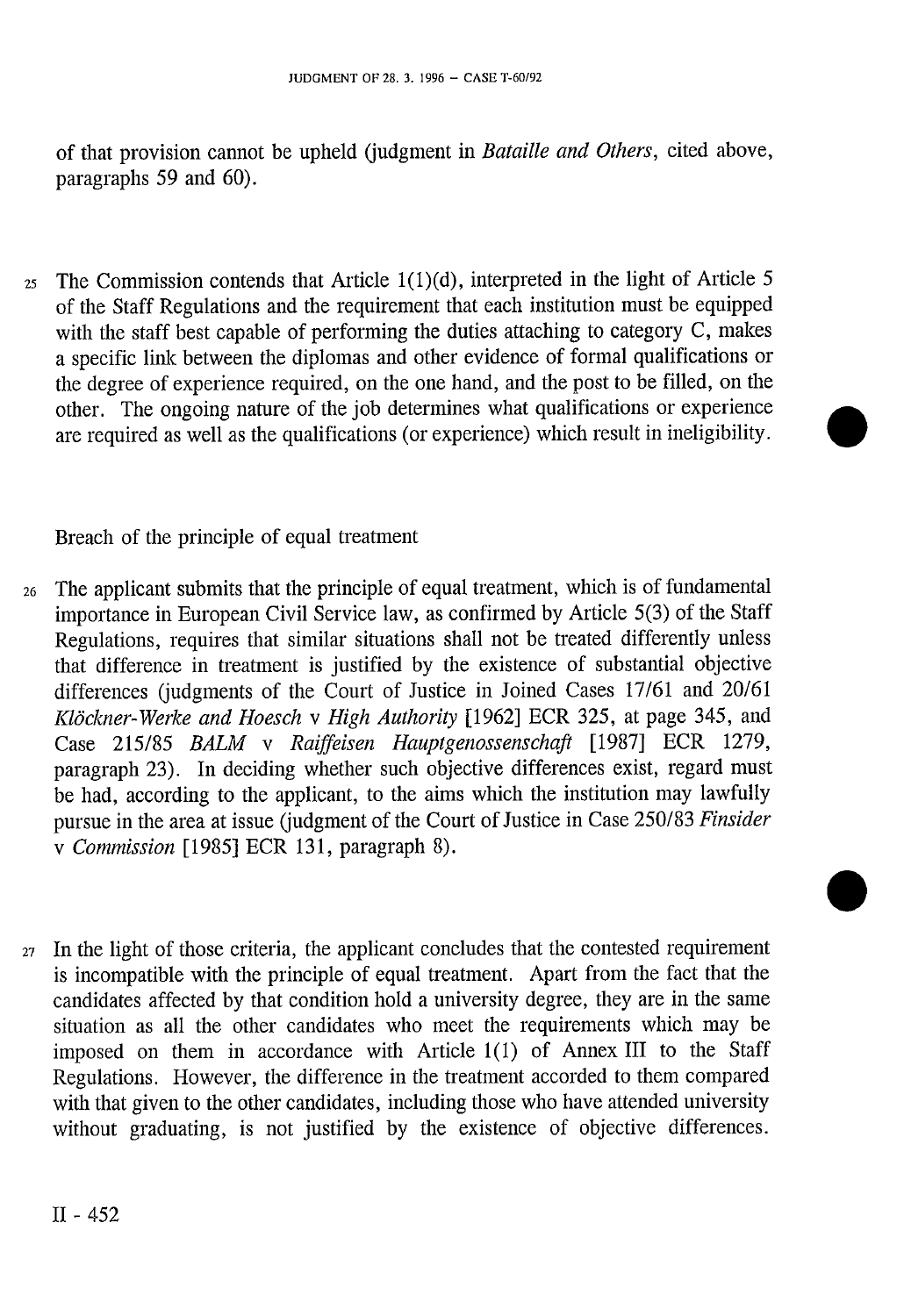Possession of a university qualification is irrelevant to their aptitude to perform the tasks they would be called upon to perform as category C officials.

- 28 She maintains that the requirement has other discriminatory effects. It leads to arbitrary distinction between those who have a university degree when their application is submitted and those who obtain one after having been included on the reserve list or appointed officials. It also places candidates living in the peripheral Member States of the Community at an unfair disadvantage compared with those who live in a more central country because for the former a university qualification may, in the applicant's view, be one of the rare useful means of acquiring the requisite linguistic knowledge.
- The Commission maintains that the contested requirement does not breach the principle of equal treatment. As regards the comparison between the applicant's situation and that of candidates without university qualifications, it points out that such a qualification makes her application incompatible with the nature of the duties to be performed, so that recruiting candidates in that situation would have negative consequences on the operation of the Commission's services. Consequently, subject to special cases (such as where a degree has been obtained after the candidate has been placed on a reserve list), the principle must be upheld that candidates with a university education must not be recruited for permanent clerical tasks.
- 30 As regards the disadvantages which the applicant claims ensue for candidates from peripheral Member States of the Community, the Commission declares that it has no information capable of supporting the applicant's hypothesis for which, moreover, no evidence has been provided.

# *Findings of the Court*

31 The Court finds that the arguments submitted by the applicant in support of the four pleas summarized above are based essentially on a single complaint: she considers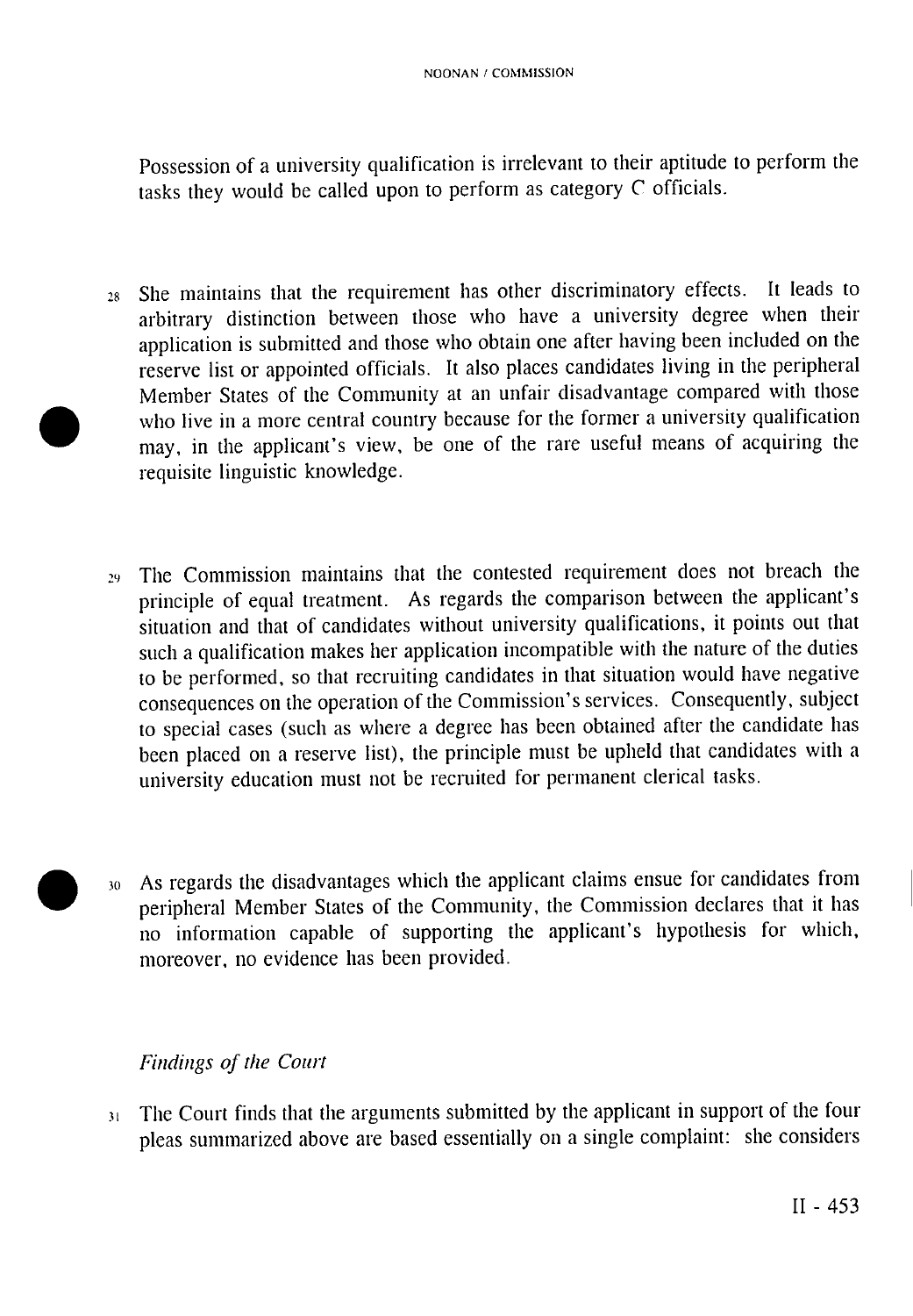that the Commission ought to have treated candidates with a university degree or diploma on the same footing as candidates who, apart from the possession of such a qualification, are in the same situation as those in the first category. By its very nature that complaint casts doubt on the compatibility of the contested requirement in the competition notice with the principle of equal treatment, expressly relied on<br>in the fourth plea. It is therefore appropriate to consider all the arguments It is therefore appropriate to consider all the arguments regarding that complaint in the light of that principle, observance of which is fundamental to the legality of the various stages of a competition (judgment of the Court of First Instance in Case T-132/89 *Galione* v *Council* [1990] ECR II-549, paragraph 35).

- 32 By virtue of that principle it is unlawful, in particular, to treat differently two categories of person whose situations in law and in fact are essentially the same (see the judgment of the Court of First Instance in Joined Cases T-18/89 and T-24/89 *Tagaras* v *Court of Justice* [1991] ECR II-53, paragraph 68). Since the Commission treated candidates with a university qualification differently to those who had none, it must be ascertained whether there were essential differences between the situations in law and in fact of the two categories.
- 33 For the purposes of that comparison, it is necessary to take into account the general principle laid down in the first paragraph of Article 27 of the Staff Regulations, on which the first plea relied on in support of the application is based, and which provides that recruitment shall be directed to securing for the institution the services of officials of the highest standard of ability, efficiency and integrity. That is the principle relied on by the Commission, *inter alia,* in order to justify distinguishing, for a number of reasons, between those two categories.
- 34 Before examining those reasons in detail the Court of First Instance finds, *in limine*, that there is no technical reason to conclude that possession of a university qualification would prevent the candidates concerned from performing the duties attached to the post to be filled or that it would have a negative effect on the quality of their work or their efficiency. Consequently, in that regard, the criteria set out in Article 27 do not justify excluding them from the competition.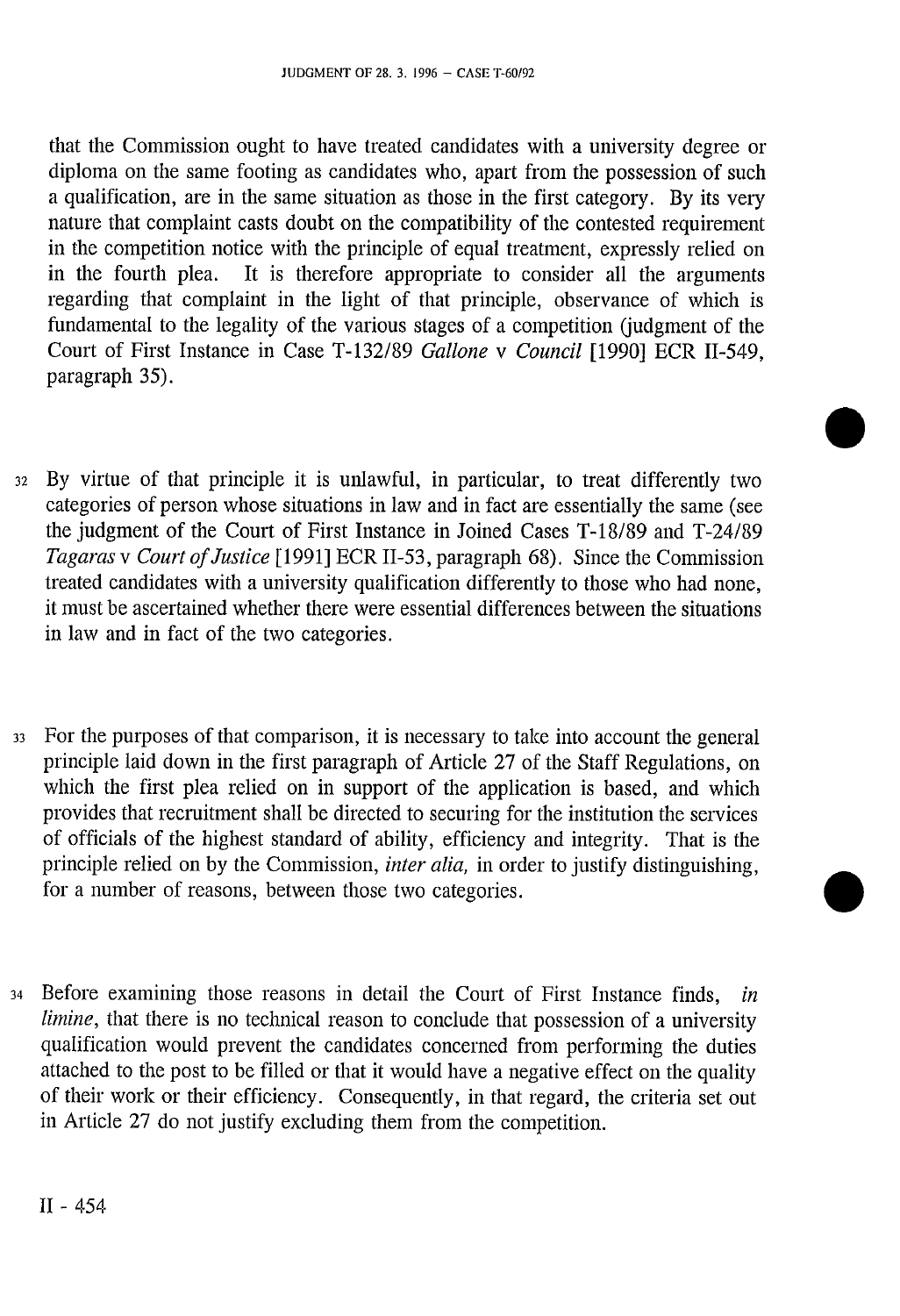- 35 As far as the details of the reasons relied on by the Commission are concerned, they relate, in the first place, to the career interests of the candidates who have no university qualification, that is to say their chances of passing the competition (see paragraph 16 above) and, once recruited, of being promoted or passing an internal competition enabling them to move from category C to category B (see paragraph 20, above). In the second place, the Commission claims that it wishes to avoid the negative consequences, should graduates become frustrated by the daily tasks they will have to perform after recruitment, on their own work and on working conditions around them (see paragraph 18, above). Those reasons will be examined in the order in which they have just been described.
- 36 The Commission maintains that if it did not exclude graduates other candidates' chances of passing the competition would be reduced or even eliminated. That argument cannot be upheld because in no way does it call in question the ability of candidates in the first of those categories to accomplish the tasks which successful candidates in the competition will be called upon to perform, in the same way as other candidates, and to satisfy the criterion laid down in the first paragraph of Article 27 of the Staff Regulations.
- 37 In order to show that graduates are at an advantage as regards promotion within category C and internal competitions for category B, the Commission explains that because a university degree or diploma is objective by nature it is easier to assess the qualifications it implies than it is to assess experience acquired in the service, the appreciation of which necessarily entails subjective elements. That argument must likewise be rejected. In the first place, in each promotion procedure or internal competition the appointing authority is bound to lay down the selection criteria in accordance with the interests of the service (see, for promotions, the judgment of the Court of Justice in Case 306/85 *Huybrechts* v *Commission* [1987] ECR 629, paragraph 10; and for internal competitions *Agazzi Léonard* v *Commission,* cited above, paragraphs 27, 32 and 33). Consequently, the Commission can no more exclude from the recruitment competition candidates affected by the contested requirement on the ground that they would have better career prospects within the Commission than other candidates than it can exclude them on the ground that they would have better chances of passing the competition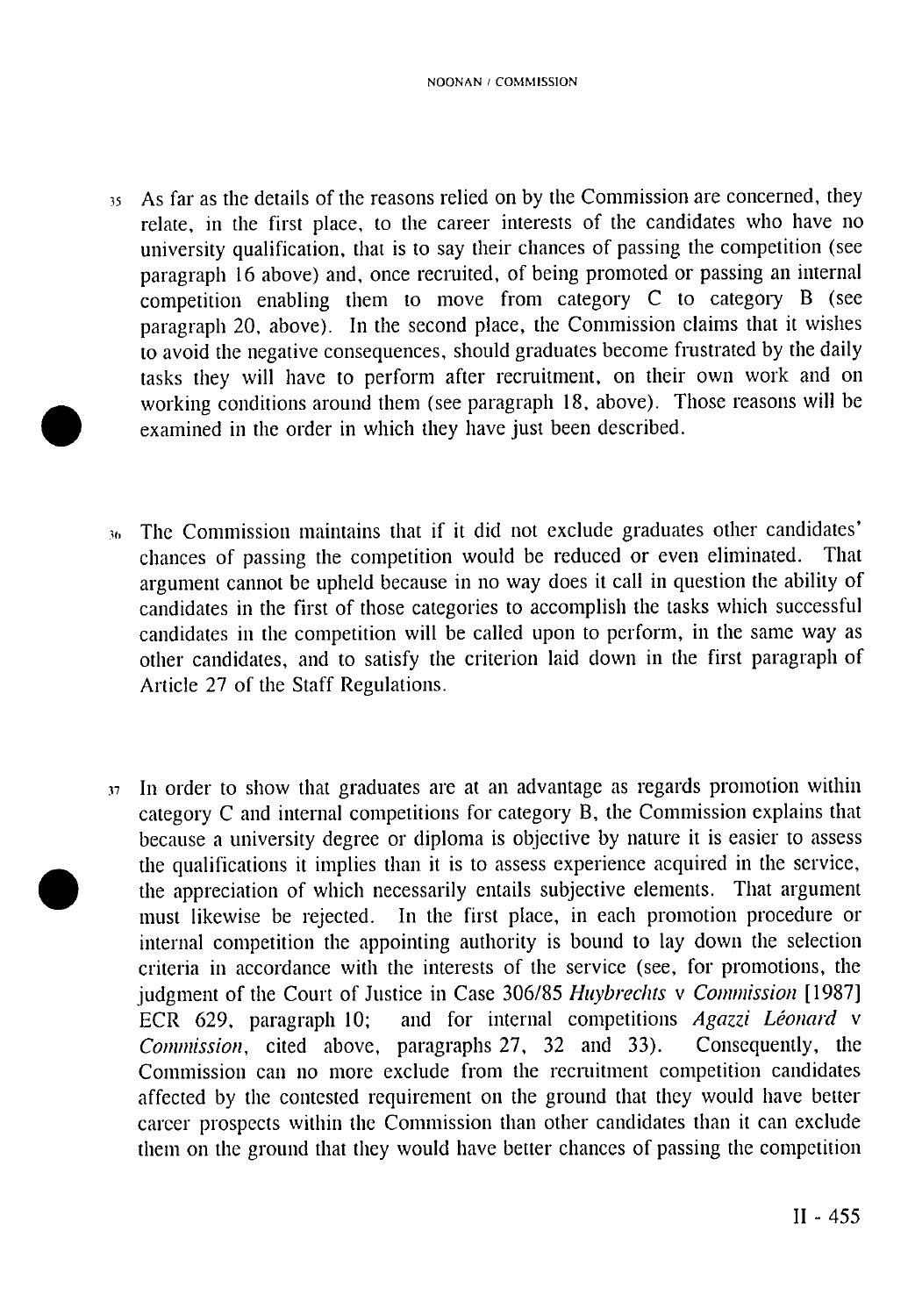than other candidates (see the preceding paragraph). In the second place, the Commission has provided no evidence that the interests of the service require the choice of a criterion, as regards promotion and internal competitions, based on possession of university qualifications. In the case of promotions, the Court finds that, on the contrary, other criteria should be applied when comparing the merits of candidates eligible for promotion, in particular the general quality of the work which they have performed in carrying out their duties (judgment of the Court of Justice in Case 280/81 *Hoffmann* v *Commission* [1983] ECR 889, paragraphs 9 and 10).

- 38 The Commission also considers that because of the disparity between their level of education and the nature of their daily work as Commission officials in category C, graduates, once recruited, might sooner or later begin to feel frustrated, which would have negative consequences on their own work as well as on working conditions around them.
- 39 The Court finds that that argument seeks to cast doubt, as regards both the individual efficiency or quality of work and relationships with colleagues at work, on the capacity of the candidates affected by the contested requirement to do work equivalent to that of persons in the same category but without university qualifications. However, since the possession of such qualifications does not in principle prevent the holder from carrying out category C duties in the same fashion as any other official in that category (see paragraph 34, above), it is for the Commission to provide evidence in support of its argument. Such evidence must be based on verifiable factors, showing not only that the risk which the Commission claims it wishes to avoid is real and of undeniable importance as regards the interests of the service, but also that it is specifically linked to recruitment in category C of candidates with university qualifications. In that context it should be pointed out that in the recruitment procedure the competition stage, which is the first step, does not have the same function as the probationary period. Recruitment competitions are designed to permit the selection of candidates on the basis of general criteria directed to the candidate's future suitability, whereas the purpose of the probationary period is to enable the administration to make a more concrete assessment of the candidate's suitability for a particular post, the manner in which she performs these duties and the efficiency in the service (judgment of the Court of Justice in Case 290/82 *Tréfois* v *Court of Justice* [1983] ECR 3751,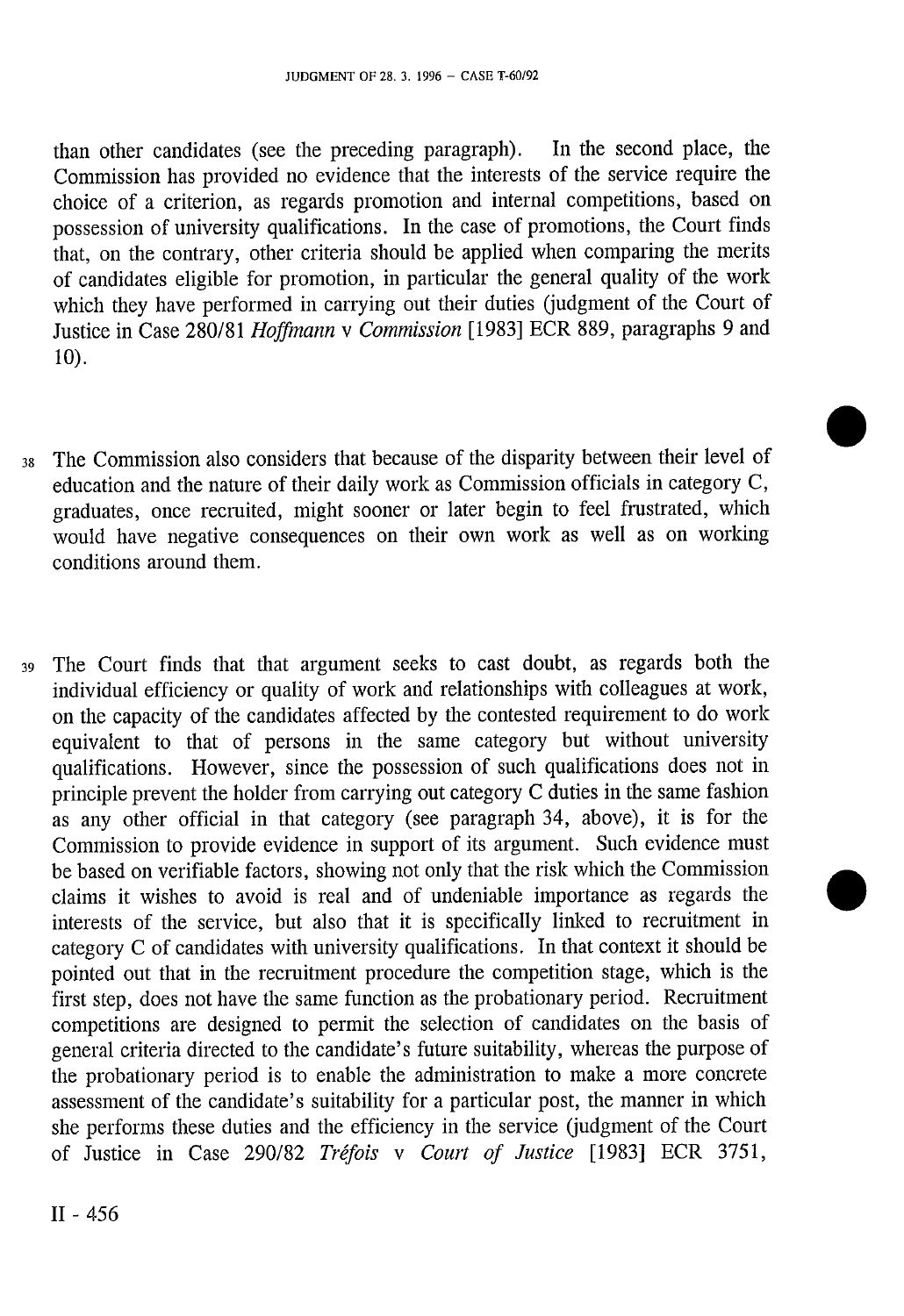paragraph 24; judgment of the Court of First Instance in Case T-26/91 *Kupka-Floridi* v *Economic and Social Committee* [1992] ECR II-1615, paragraph 43).

- <sup>40</sup> The Court of First Instance considers that the elements relied on by the Commission to justify the contested condition for admission do not satisfy those requirements.
- 41 In particular, the Commission has been unable to point to any specific experience in the matter. At the hearing its representative declared, on the contrary, that to his knowledge the Commission had never admitted graduates to category C competitions. Moreover, the study carried out by the Commission, a copy of which was produced annexed to the rejoinder (see paragraph 18 above) does not describe, among the problems found to exist in the area, any specific experience of recruitment in category C of persons having that level of education. Moreover, the Commission has not described relevant experience of such matters in other Community institutions and has not explained in concrete terms why some of those institutions have not found it necessary to follow its policy. The sole fact that their tasks and administrative structure may differ from its own or that they employ relatively few category C officials is not a sufficient explanation in that regard.
- 42 Similarly, there is nothing in the case-file to justify the Commission's attempt to forecast the effects of recruiting graduates in category C. Admittedly, the study referred to above described the problem of frustration resulting from the disparity between the high qualifications of secretaries recruited under the Staff Regulations, owing to the stringency of the competitions preceding their recruitment, and the nature of their duties, which reflects the tasks and administrative structure of the Commission. However, in the first place, the study contains no analysis of the actual effects of such a situation on the work, in the widest sense of the term, of the officials concerned. In the second place, it may be that in a particular case possession of a university qualification has a negative effect on the spirit in which the holder of such a qualification performs his work, on his efficiency in the service or on working conditions for his colleagues, for reasons similar to those indicated in the report; however, that possibility is contingent on numerous other factors,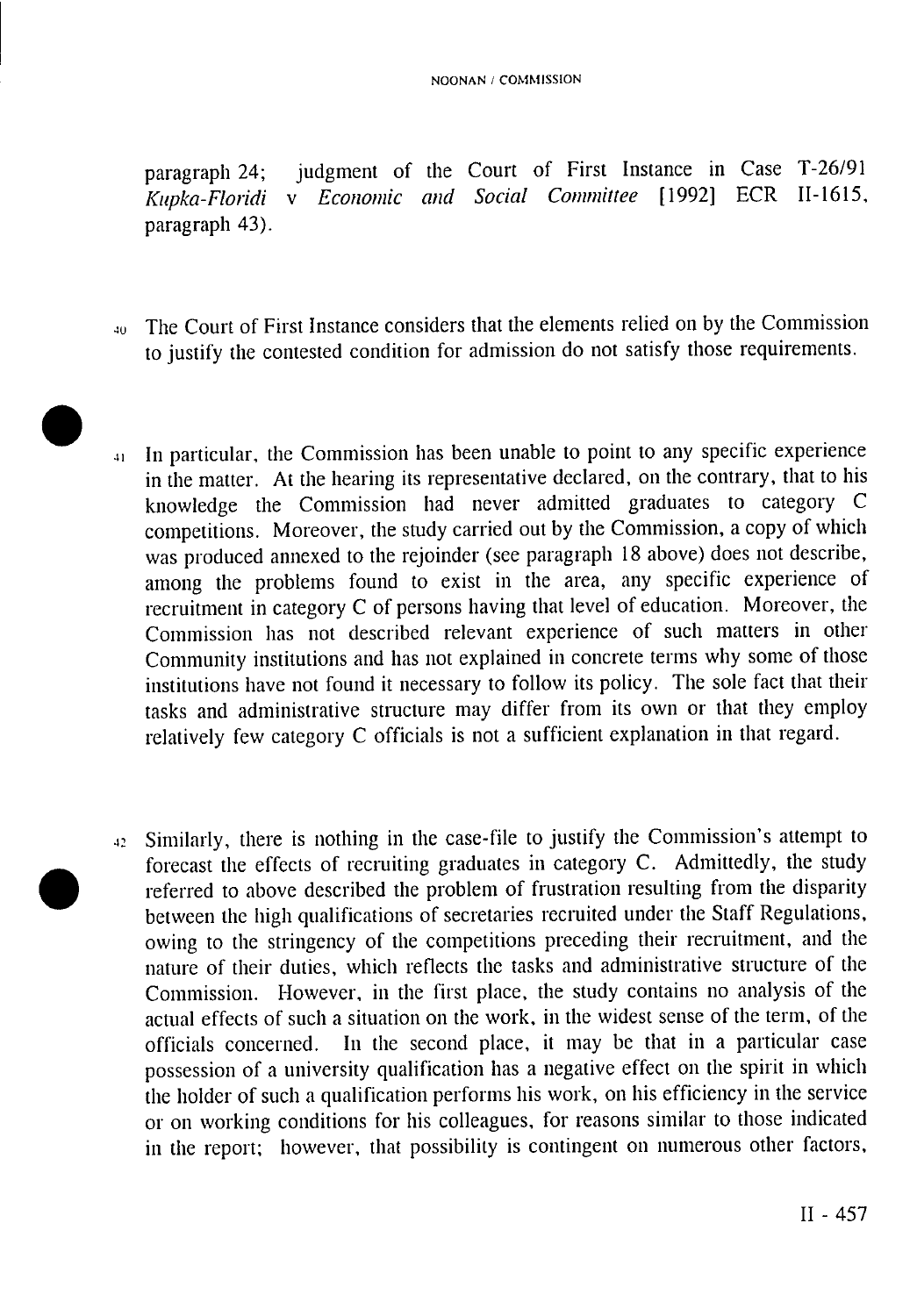both objective (such as the nature of the qualification) and subjective (in particular the importance for career purposes attached to the qualification by the holder). In those circumstances, it was not possible for the Commission to make a forecast which was sufficiently reliable and precise, capable of supporting its argument and thereby of justifying the application of a general criterion based on the candidate's prospects, as described in the case-law set out above.

- 43 Finally, the incompatibility of the contested condition with the criterion laid down in the first paragraph of Article 27 of the Staff Regulations is not altered by the fact, stressed by the Commission, that the appointing authority enjoys a wide discretion in choosing the competition requirements. The choice to be made in the exercise of that power must always be governed by the requirements of the post to be filled and, more generally, the interests of the service (see *Galione* v *Council,* cited above, paragraph 27). In this case, however, the Commission has failed to establish any link whatsoever between the contested condition and those requirements and interests.
- 44 Consequently, the contested condition in the competition notice, and therefore the contested decision itself, are unlawful because they are incompatible with the principle of equal treatment in conjunction with Article 27 of the Staff Regulations.
- 45 Neither Article 5(1) of the Staff Regulations nor Article 1(1) of Annex III to the Staff Regulations alters that finding.
- 46 As regards Article 5(1) of the Staff Regulations, the Court finds that the requirements as to education and experience envisaged therein for each category indicate the minimum level required of an official in the grade in question, depending on the nature of the tasks to which the posts correspond; subject to that, however, they do not concern recruitment conditions, which are governed by Articles 27 to 34 of the Staff Regulations (see the judgments of the Court of Justice in Case 117/78 *Orlandi v Commission* [1979] ECR 1613, paragraphs 15 and 16, and Case 143/82 *Lipman* v *Commission* [1983] ECR 1301, paragraph 7; and the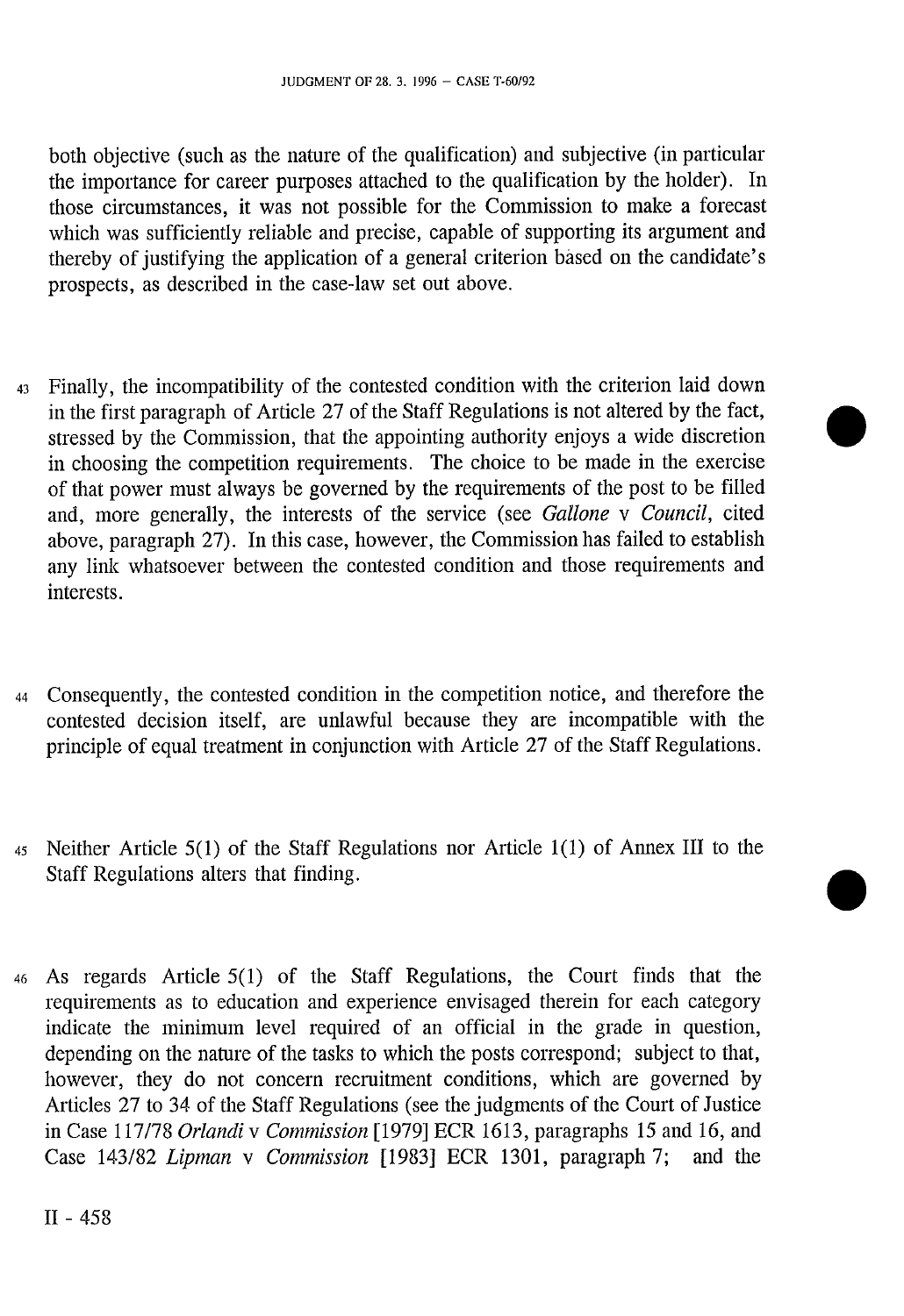judgments of the Court of First Instance in Case T-2/90 *Ferreira de Freitas* v *Commission* [1991] ECR II-103, paragraph 54, and Case T-82/92 *Cortes Jimenez and Others* v *Commission* [1994] ECR SC II-237, paragraph 20). It follows that, contrary to what the Commission maintains. Article 5(1) of the Staff Regulations neither prescribes nor authorizes the application of a criterion which excludes certain candidates from admission to a competition solely on the ground that they have a higher level of education than a particular maximum determined, for example, by the minimum for a category higher than that to which the competition relates.

- 47 The same considerations apply as regards Article 1(1) of Annex III to the Staff Regulations, including paragraph (d) of that provision, from which the Commission endeavours to draw conclusions similar to those which it draws in relation to Article 5(1) of the Staff Regulations. It is evident that, on the one hand, the contested condition does not relate, as stated by that provision, to the diplomas and other evidence of formal qualifications 'required for the post to be filled', but to the qualifications possession of which will entail the exclusion of the holder from the competition. In the second place, it must be pointed out that whilst that provision defines one of the headings which must be included in every competition notice, it says nothing of the choice to be made by the appointing authority as regards its precise content in a given competition (see *Lipman,* cited above, paragraph 7). Consequently, that argument of the Commission must be rejected.
- 

48 In the light of all those considerations the contested decision must be annulled for breach of the principle of equal treatment considered in conjunction with Article 27 of the Staff Regulations, without its being necessary to consider the applicant's pleas regarding breach of other provisions or principles, in particular the principle of the freedom to pursue a profession or trade.